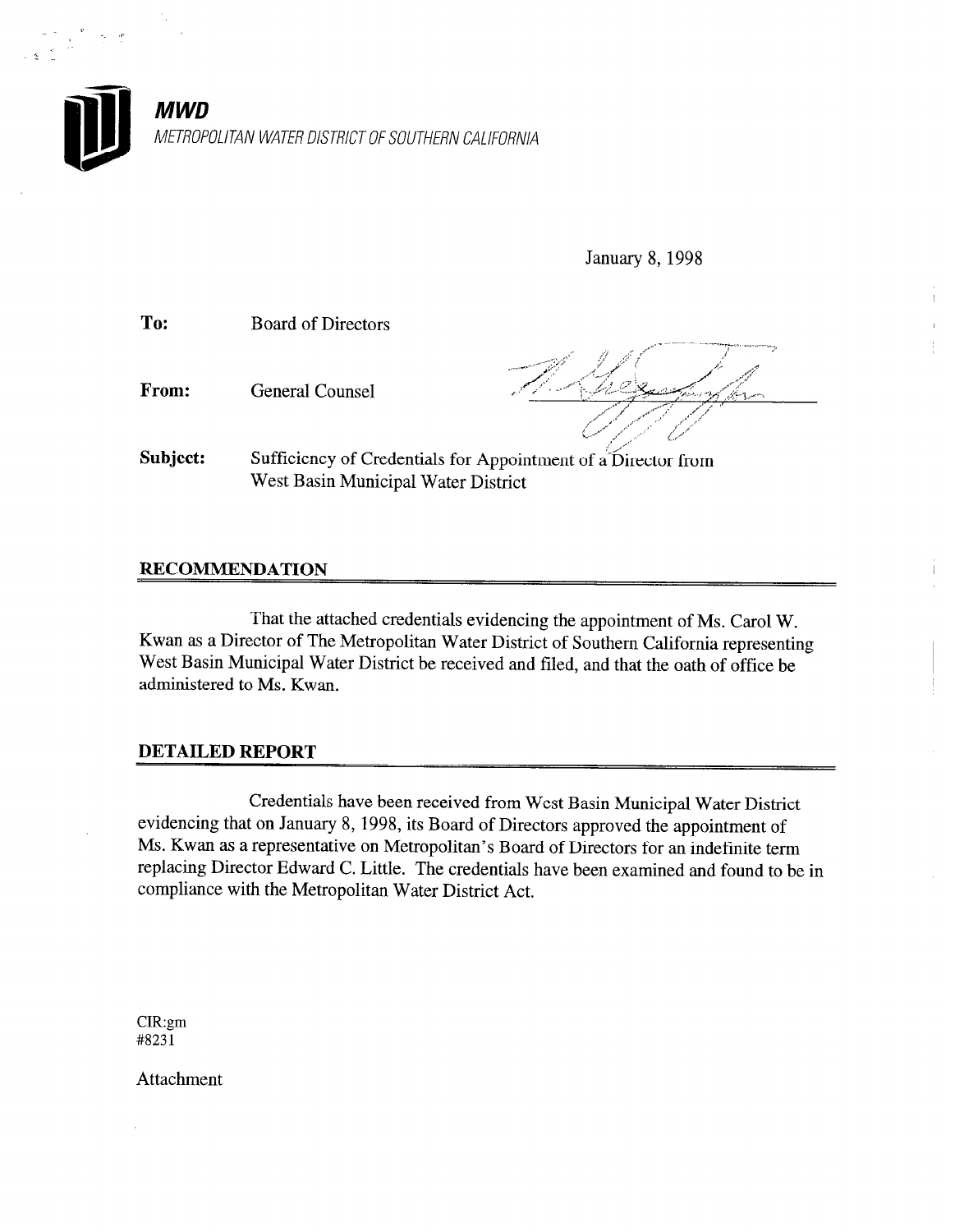

Uffice of Board of Directors

January 8, 1998

To: General Counse

From: Acting Executive Secreta

Subject: Appointment of Director from West Basi Municipal Water District

Municipal Water District showing the appointment of Ms. Carol W. Kwan as one of its representatives on Attached are the credentials from West Basin Metropolitan's Board for an indefinite term, replacing Edward C. Little.

If the credentials are legally sufficient, Ms. Kwan will be sworn in at our January 13, 1998, Board Meeting.

DEave Plain

Attachments

cc w/out attach.

- J. R. Wodraska
- T. H. Quinn
- E. G. Means
- J. Maloy
- R. J. Gomperz
- C. M. Miller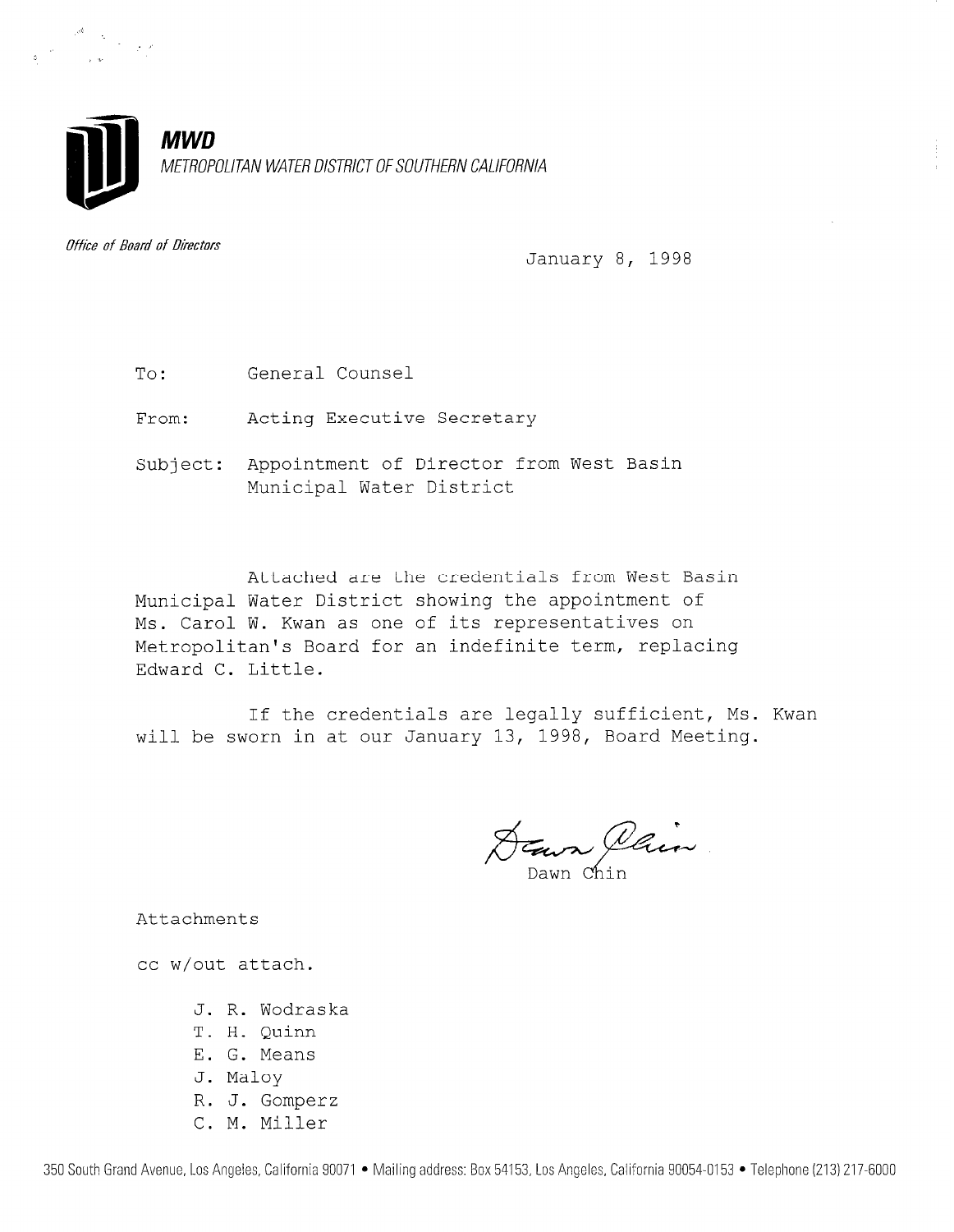#### RESOLUTION NO. 1-98-695

#### A RESOLUTION OF THE BOARD OF DIRECTORS OF WEST BASIN MUNICIPAL WATER DISTRICT APPOINTING CAROL W. KWAN TO SERVE AS A REPRESENTATIVE FROM WEST BASIN TO THE BOARD OF DIRECTORS OF THE METROPOLITAN WATER DISTRICT OF SOUTHERN CALIFORNIA

### BE IT RESOLVED BY THE BOARD OF DIRECTORS OF WEST BASIN MUNICIPAL WATER DISTRICT as follows:

Section 1. Purpose

The District desires to appoint a person to serve on the Board of Directors of the Metropolitan Water District of Southern California representing West Basin Municipal Water District to replace Edward C. Little.

#### Section 2. Appointment

Pursuant to Section 51 of the Metropolitan Water District Act, the Board of Directors of the West Basin Municipal Water District hereby appoints Carol W. Kwan to serve as a member of the Board of Directors of the Metropolitan Water District of Southem California.

#### Section 3. **Certification**

The Secretary shall certify the passage of this resolution and provide a certified copy thereof to the Secretary of the Board of Directors of the Metropolitan Water District of Southern California.

I  $\frac{1}{2}$ 

ATTEST Secreti (SEAL)

f:\users\charlene\WBMWD\kwanreso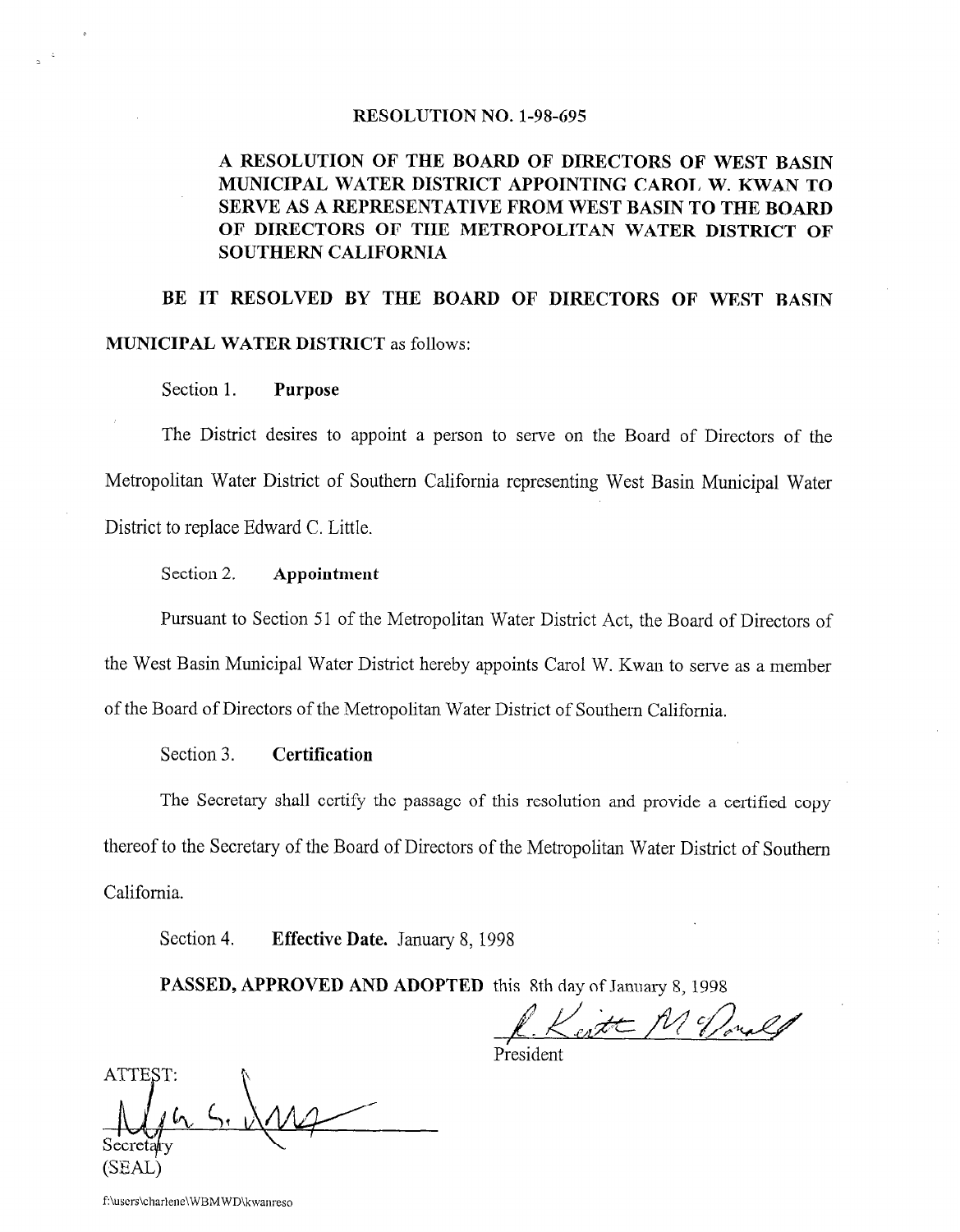#### **CERTIFICATION**

State of California (1) County of Los Angeles  $\qquad$ ) West Basin Municipal (b) Water District (1)

ss

I, Charlene Mora, Deputy Secretary of West Basin Municipal Water District and of the Board of Directors thereof, do hereby certify that the foregoing is a full, true and correct copy of Resolution No. l-98-695 "A RESOLUTION OF THE BOARD OF DIRECTORS OF THE WEST BASIN MUNICIPAL WATER DISTRICT APPOINTING CAROL W. KWAN TO SERVE AS A REPRESENTATIVE FROM WEST BASIN TO THE BOARD OF DRIECTORS OF THE METROPOLITAN WATER DISTRICT OF SOUTHERN CALIFORNIA" which was passed, approved, and adopted on the January 8, 1998 by the Board of Directors of the West Basin Municipal Water District.

Dated: January 8, 1998

ene Mora

Deputy Secretary, West Basin Municipal Water District and to the Board of Directors thereof

f:\users\charlene\certfywb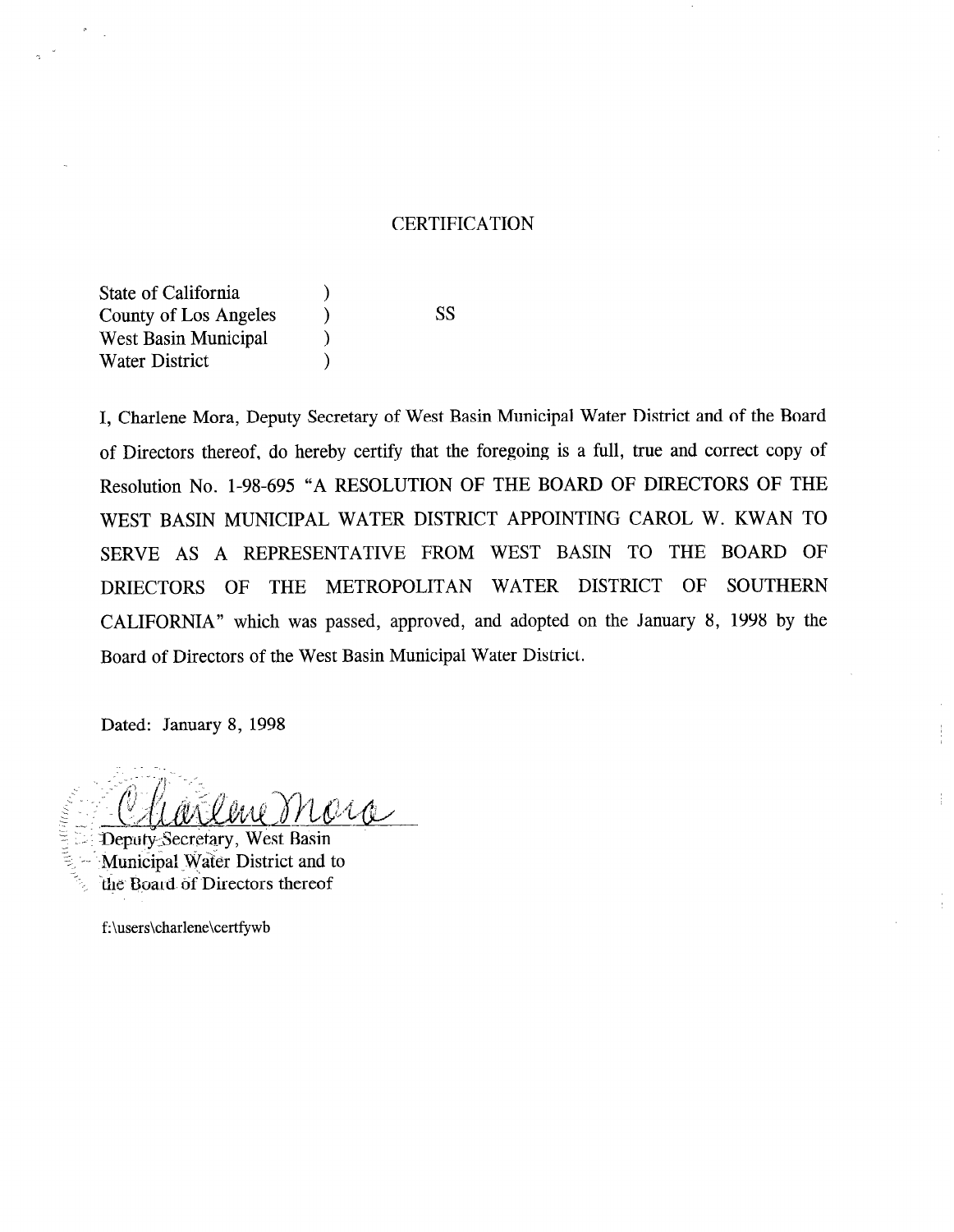#### MINUTES OF A SPECIAL MEETING OF THE BOARD OF DIRECTORS WEST BASIN MUNICIPAL WATER DISTRICT E BOARD OF DIRECTORS<br>| MUNICIPAL WATER DISTRICT | 1997<br>December 1, 1997



A special meeting of the Board of Directors of the West Basin Municipal Water . District was held on Monday, December 1, 1997, at 3:00 p,m,, at the District Headquarters, 17140 South Avalon Boulevard, Suite 210, Carson, California,

President McDonald called the meeting to order. at 4:05 p,m. and presided thereover and Deputy Secretary Pro-tern Stevens recorded the minutes thereof.

1. DETERMINATION OF QUORUM. President McDonald declared there was a quorum with the following Directors present: Dymally, Gallagher, Kwan, Little and McDonald. Also present at the meeting were Acting General Manager Jones, District Counsel Lemieux, and Deputy Secretary Pro-tern Stevens.

2. PUBLIC COMMENT. There was no public comment.

#### CONSENT CALENDAR

. .

3. ACTION ON MINUTES - OCTOBER 20, 1997 (Regular). NOVEMBER 3, 1997 (Special), and NOVEMBER 13, 1997 (Met Directors)

#### 4, FINANCIAL REPORT

- A. Demands, Demand Numbers 13654 through 13792 (excluding Numbers 13654 through 13656, 13663, 13664, 13681, 13682, 13687, 13688, 13701, 13713 through 13715, 13721 through 13723, and 13748 through 13750) in the amount of \$8,755,910,24 (including wire transfers to MWD and First Trust of New York) were ratified.
- **B. Cash & Investment Report**
- C. Water Sales Statements
- D. 1st Quarter Budget to Actuals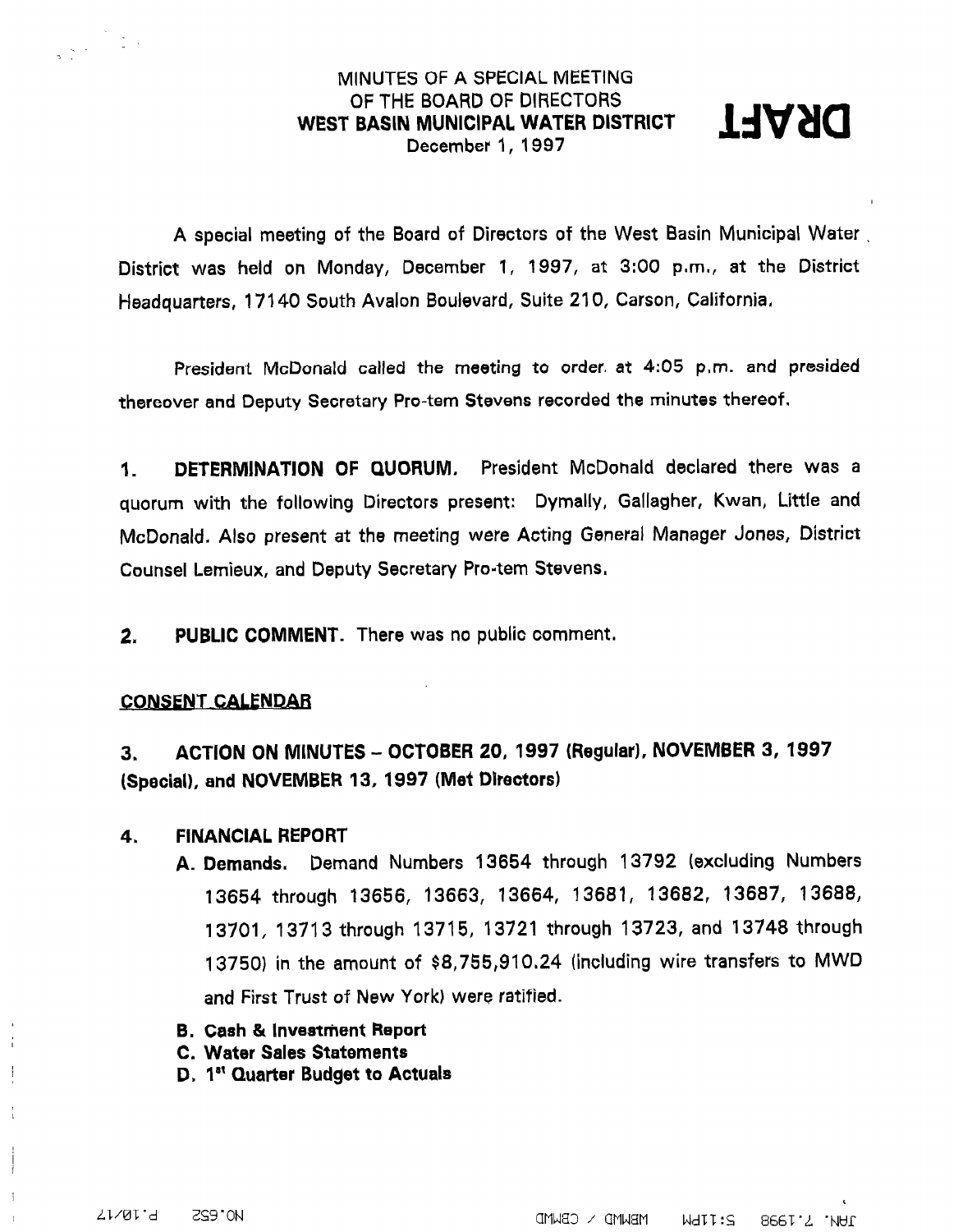DRAFT

5. 1996-97 FINAL AUDIT REPORT. President McDonald removed Item 5 from the Agenda without objection until final information was received from Leaf & Cole. The President ordered Items 3 and 4 received and filed without objection.

#### **ACTION ITEMS**

#### 6. STANDBY CHARGE PROGRAM

RECOMMENDATION: That the Board approve, adopt and authorize the President to sign Resolution No. 12-97-693, A RESOLUTION OF THE BOARD OF DIRECTORS OF THE WEST BASIN MUNICIPAL WATER DISTRICT INlTlATlNG PROCEEDINGS FOR THE ESTABLISHMENT OF THE WATER AVAILABILITY OR STANDBY CHARGE FOR THE FISCAL YEAR COMMENCING JULY 1, 1998.

Acting General Manager Jones noted that the Standby Charge Program has been in place for seven years and that adoption of a Resolution is necessary to begin the Standby Charge process, which will ihclude a public hearing in February. Mr. Jones further noted that approval of the Resolution did not mean approval of the Standby Charge itself.

ACTION: Upon a motion duly made by Director Gallagher and seconded by Director Dymally, the Board unanimously approved staff recommendation.

#### 7. CONSTRUCTION AWARD - LIME SATURATOR

RECOMMENDATION: That the Board authorize the Actihg General Manager to award the contract for construction of the lime saturator to the lowest responsible bidder. District Engineer Shoenberger gave an oral report and answered questions from the

Board,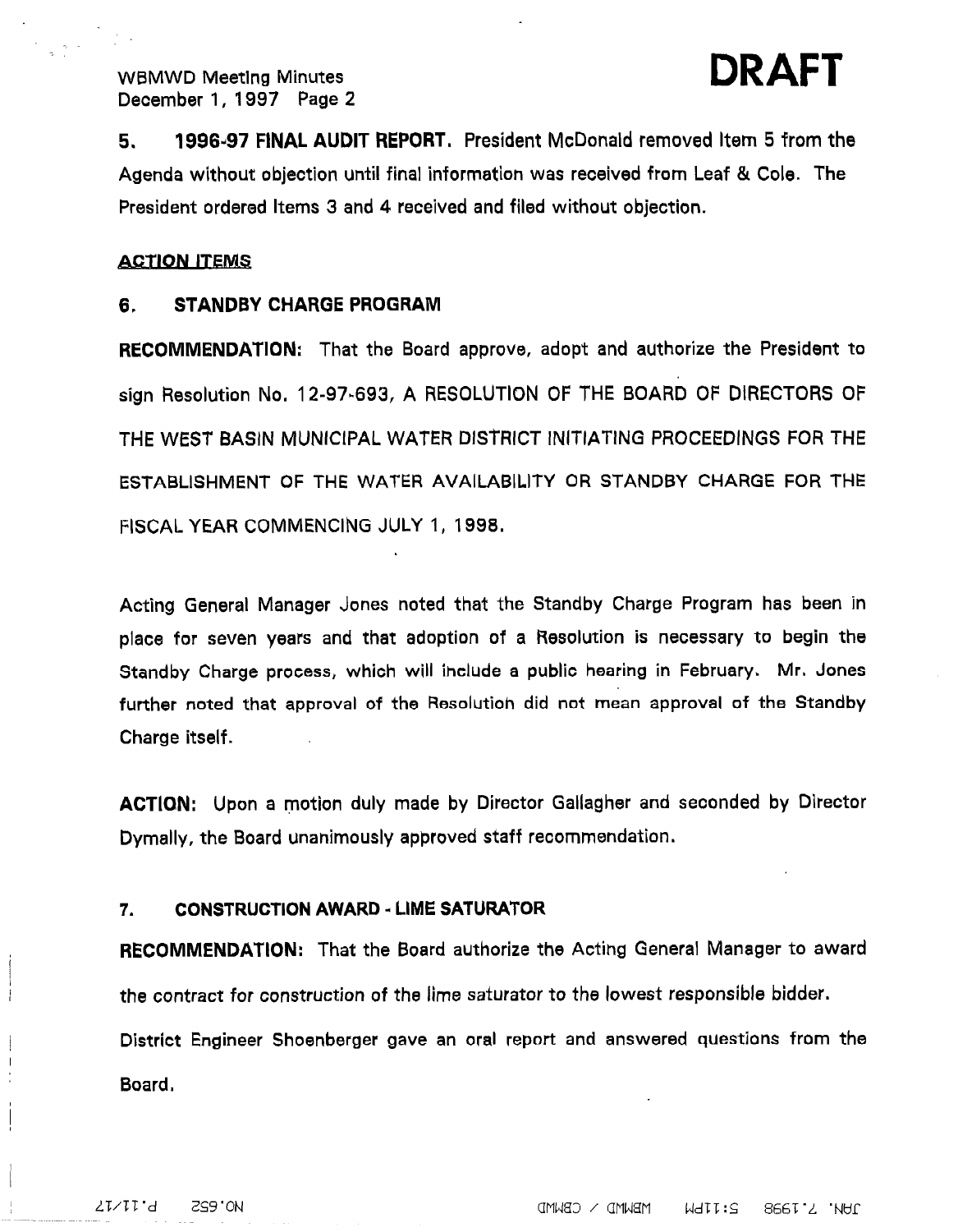## WBMWD Meeting Minutes **DRAFT**

### December 1, 1997 Page 3

 $\frac{1}{2}$ 

ACTION: Upon a motion duly made by Director Gallagher and seconded by birector Little, the Board unanimously approved staff recommendation,

#### a. CHEVRON BOILER FEED -APPROVAL OF TERMS AND CONDITIONS

RECOMMENDATION: Authorize the Acting General Manager to enter into an agreement with Chevron Products Company U.S.A. and the City of El Segundo for service of up to 4,800 acre-feet per year (AFY) of boiler feed water from the West Basin Water Recycling Treatment Plaht,

Acting General Manager Jones noted that staff and Chevron have been negotiating this agreement for the past six months and Chevron Refinery Management has reviewed and concurred with the terms and conditions of the agreement; subject to final approval by Chevron's Corporate Finance, District Engineer Shoenberger reviewed the talking 'points of the agreement and what the project entails,

ACTION: Upon a motion duly made by Director Little and seconded by Director Dymally, the Board unanimously approved staff recommendation.

#### INFORMATION ITEMS

#### 9. REVIEW OF METOPOLITAN WATER DlSTRlCT DIRECTORS

President McDonald questioned why this.item was on the Agenda and Acting General Manager Jones stated that Director Kwan requested it be placed on the Agenda. President McDonald asked General Counsel Lemieux if it was necessary to have a motion to move this from an information item to an action item. Lemieux stated it was not necessary.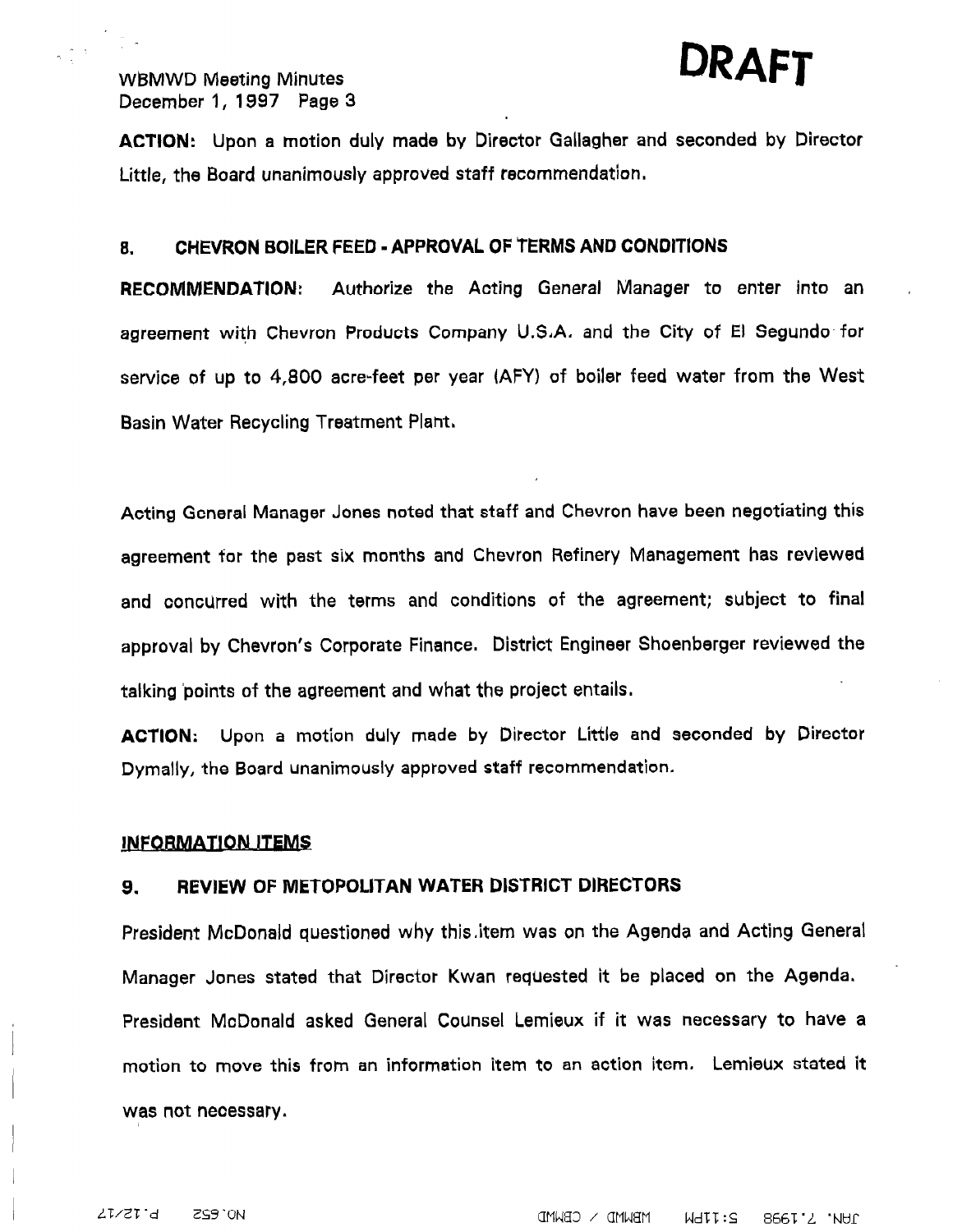$\frac{1}{2}$  :



ACTiON: Upon a motion duly made by Director Dymally and seconded by Director Kwan, the Board reviewed their MWD representatives.

ACTION: Director Gallagher moved to defer action on this item until January, during the regular cycle for review of MWD Representatives, and seconded by Director Little, the motion failed by the following roll call vote:

| Gallagher         | Aye |
|-------------------|-----|
| Kwan              | Nο  |
| $D$ <i>ymally</i> | No  |
| Little            | Аγе |
| McDonald          | Ν٥  |

President McDonald requested a roll call vote to reconfirm each Metropolitan Representative.

#### ACTION:

Charles D. Barker was unanimously reconfirmed as an MWD Representative by the

following roll call vote:

| Gallagher | Aye                   |
|-----------|-----------------------|
| Kwan      | Aye                   |
| Dymally   | Aye                   |
| Little    | Aye                   |
| McDonald  | Aye<br>$\blacksquare$ |

Director Little was removed as an MWD Representative by the following roll call vote:

| Gallagher | Aye |
|-----------|-----|
| Kwan      | No  |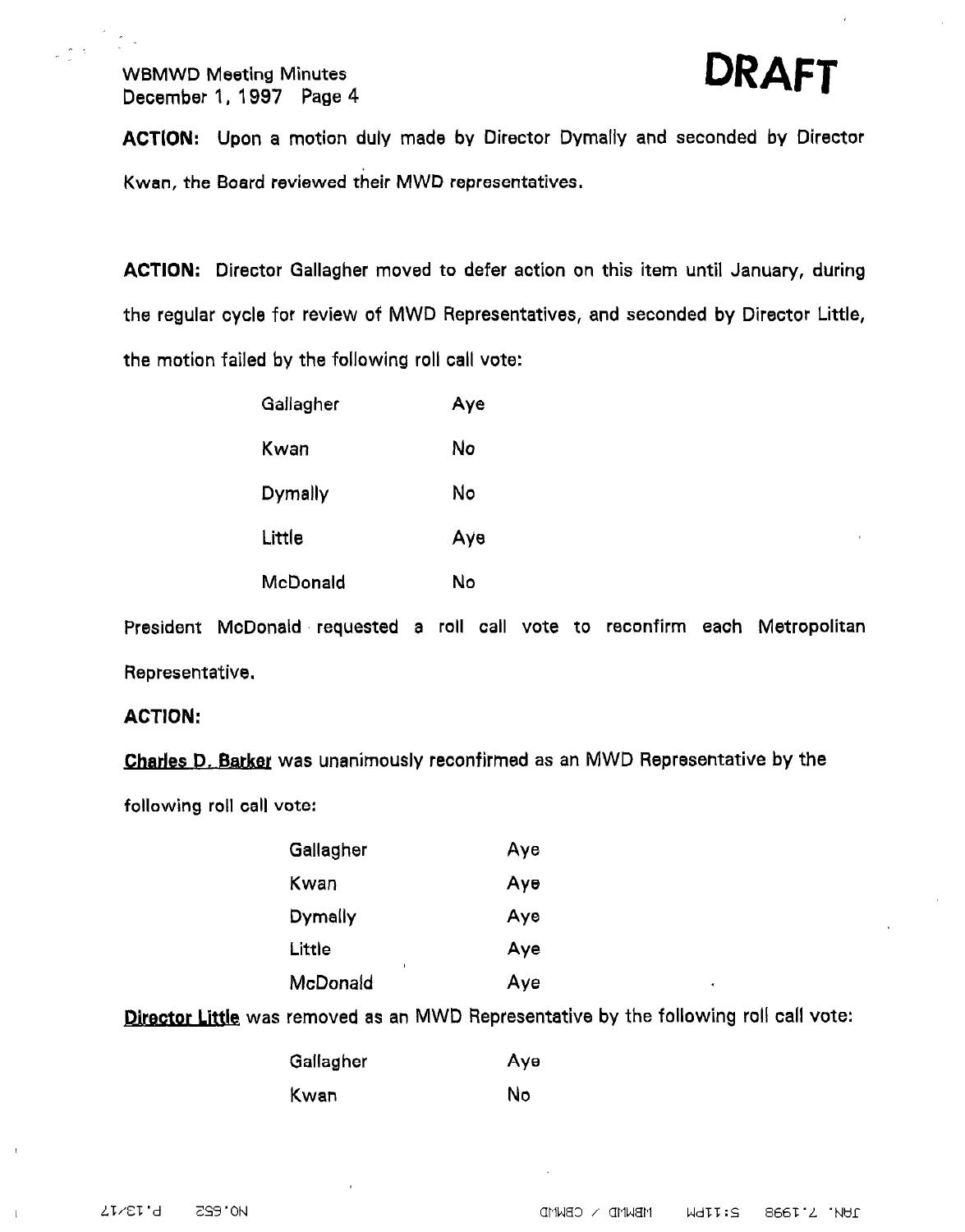## DRAFT

| Dymally  | No  |
|----------|-----|
| Little   | Aye |
| McDonald | No  |

Director Dymally was reconfirmed as an MWD Representative by the following roll call

vote:

| Gallagher      | No  |
|----------------|-----|
| Kwan           | Ауө |
| <b>Dymally</b> | Ауө |
| Little         | No  |
| McDonald       | Aye |

ACTION: Upon a motion duly made by Director Dymally to appoint Director Carol Kwan as a District Representative to the Metropolitan Water District and seconded by Director Kwan, the Board approved the motion by the following roll call vote:

| Gallagher | No  |
|-----------|-----|
| Kwan      | Aye |
| Dymally   | Aye |
| Little    | Nο  |
| McDonald  | Aye |

General Counsel noted that to make this change, Metropolitan would require a certified copy of minutes or a Certified Resolution. The Geheral Counsel was instructed to prepare a resolution to make this change effective in January.

#### 10. COMMITTEE INFORMATION

#### A. MICROFILTRATION PILOT TEST

Acting General Manager Jones stated that Memtec Corporatioh had been purchased by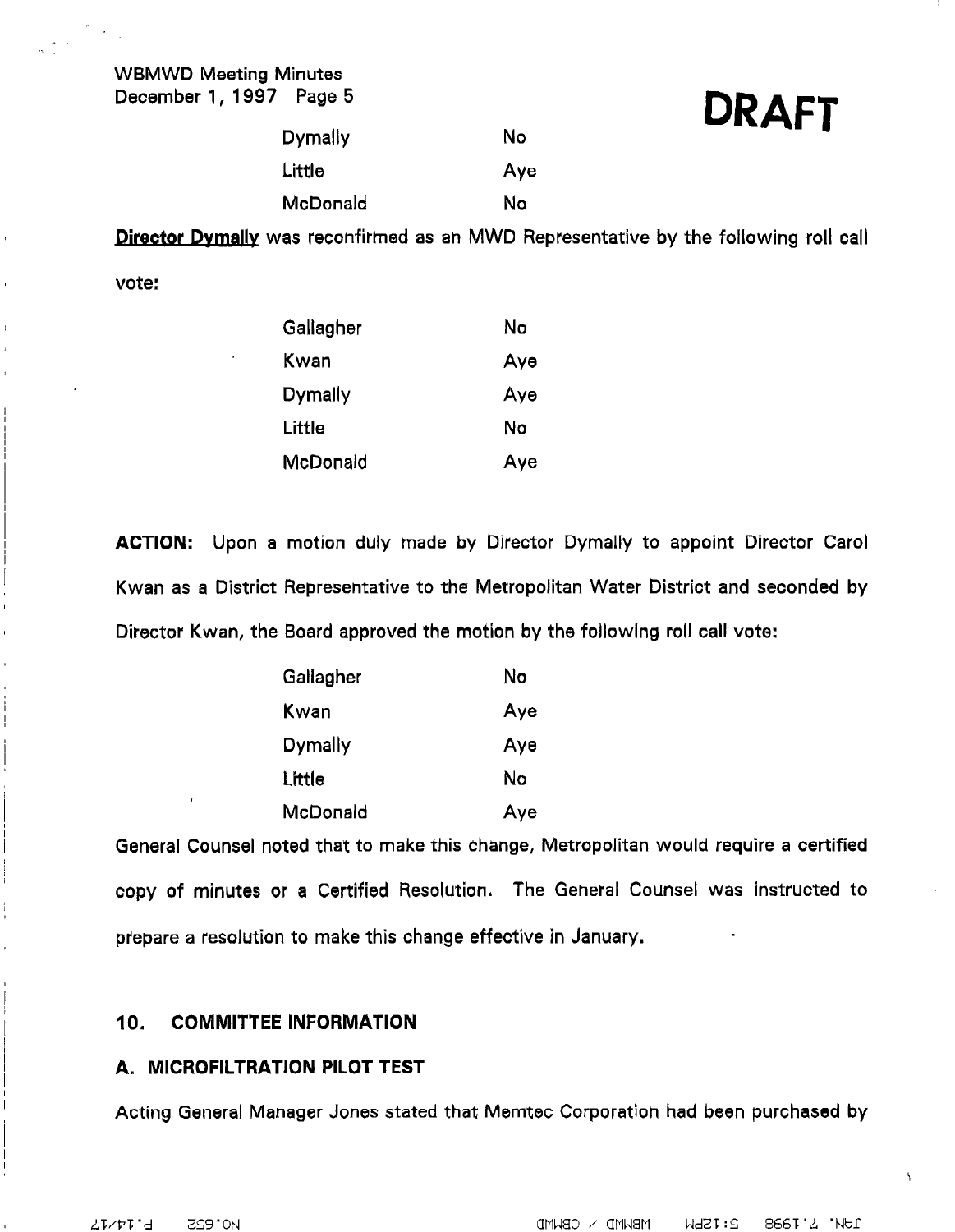# , DRAFT

U.S. Filter which makes their firm the only supplier of microfilters- for the Treatment Plant at this time. He further stated Pall Mictofilters has developed a new filter which staff will be investigating the opportunity for a pilot project undertaken with the Orange County Water District to purchase a filter from Pall Microfiltration. If this filter proves to be effective, this will provide the District the ability to use another firm for microfiltration bids. A proposal for the pilot project will be brought to the Board in January,

#### B. ARC0 UPDATE

Acting General Manager Jones stated that ARC0 was not able to meet their deadline for legal review, but expected to complete the financial review by December 2 and then will make a decision which proposal to use. A meeting is scheduled with the Refinery Manager for the afternoon of December 2 to finalize the economics for the project,

### 11. ACTING GENERAL MANAGER'S REPORT AND COMMENTS ON DISTRICT **ACTIVITIES**

Acting General Manager Jones stated that Hollywood Park would be goihg into first phase hook up this week and begin irrigating with recycled water,. He further stated that 1,000 toilets had been distributed in Inglewood, Mr. Jones stated that a task force meeting with Hyperion operations staff had been scheduled to discuss the coastal sewer interceptor. Jones stated if Hyperion does not segregate the flos of the coastal interception sewers, it will ihcrease the TDS of effluent at the Treatment Plant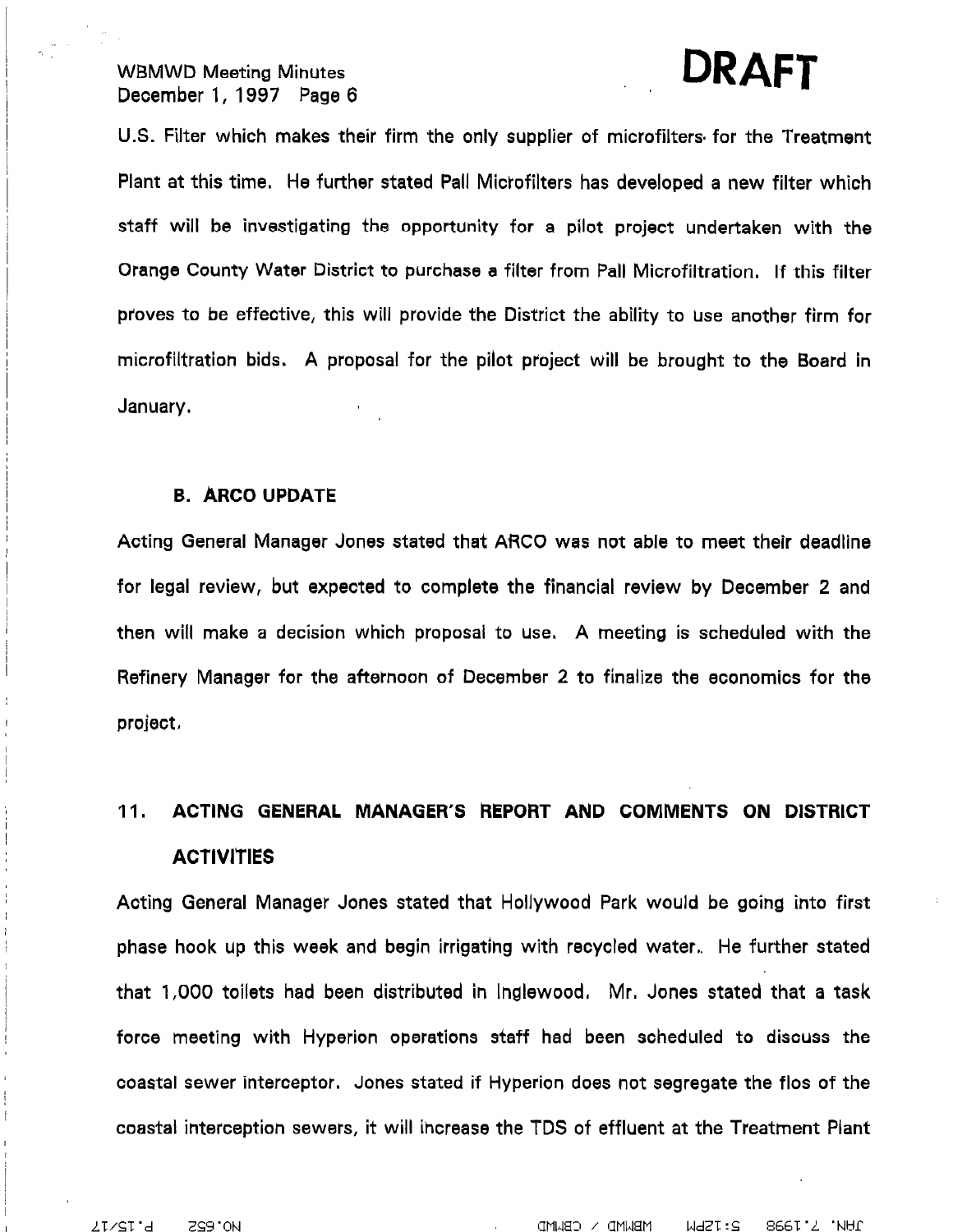## WBMWD Meeting Minutes **DRAFT**

December 1, 1997 Page 7

,.

I

by 200 parts per million. He further stated staff is requesting Los Angeles DWP to undertake a study to investigate alternative options at Hyperion. Jones also reminded Board members a finance workshop was scheduled on December 10 and said that a joint meeting with the Water Replenishment District would probably be scheduled for December 16 at IO:00 a.m, at the Carson Hilton.

I

12. GENERAL COUNSEL'S REPORT. General Counsel made no report.

#### 13. DIRECTORS' COMMENTS

 $\mathbf I$ 

Director Gallagher requested that in the future no consultants be allowed to market the Board at the meetings.

14. CLOSED SESSION (Pending Iitigatlon' pursuant to Government Code 54956.9 (a) 3 Cases - Gallagher vs Water Replenishment District, West Basin Municipal Water District vs Compton at al, Water Replenishment Dlstrlct vs West Basin Municipal Water District and Potential litigation pursuant to Government Code Section 54956.9 (b) -1 Case). General Counsel reported that the settlement of Gallagher was tentatively approved except for technical issues rela'ting to a recycled water agreement. He further reported a facilitated session with WRD was tentatively scheduled for December 16. No action was taken.

ADJOURNMENT There being no further business before the Board the meeting was duly adjourned at 4:50 p,m.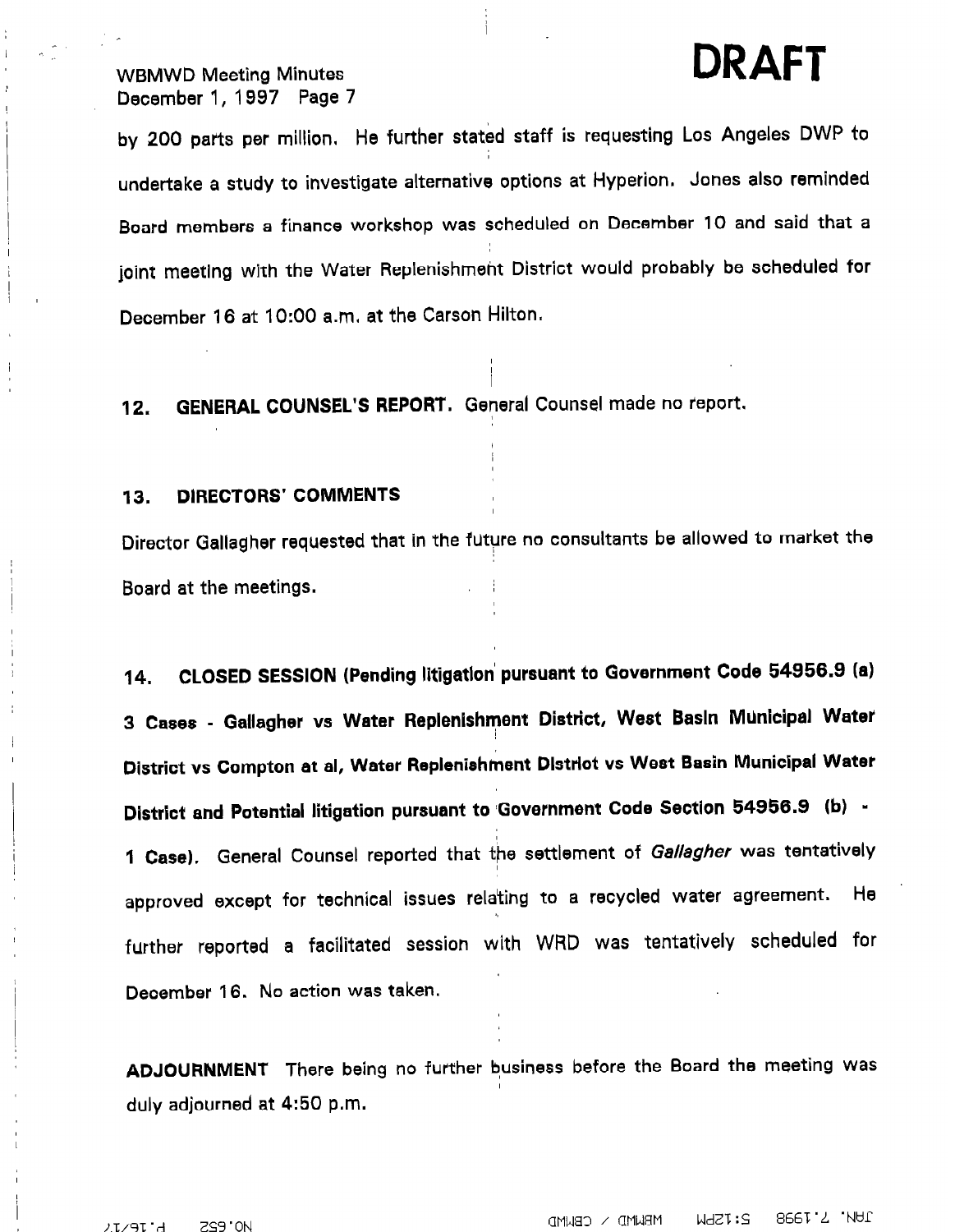

**President** 

ATTEST:

Secretary

/1201Wwb

 $\frac{1}{4}$  $\frac{1}{4}$ 

 $\frac{1}{2}$ 

 $\overline{\phantom{a}}$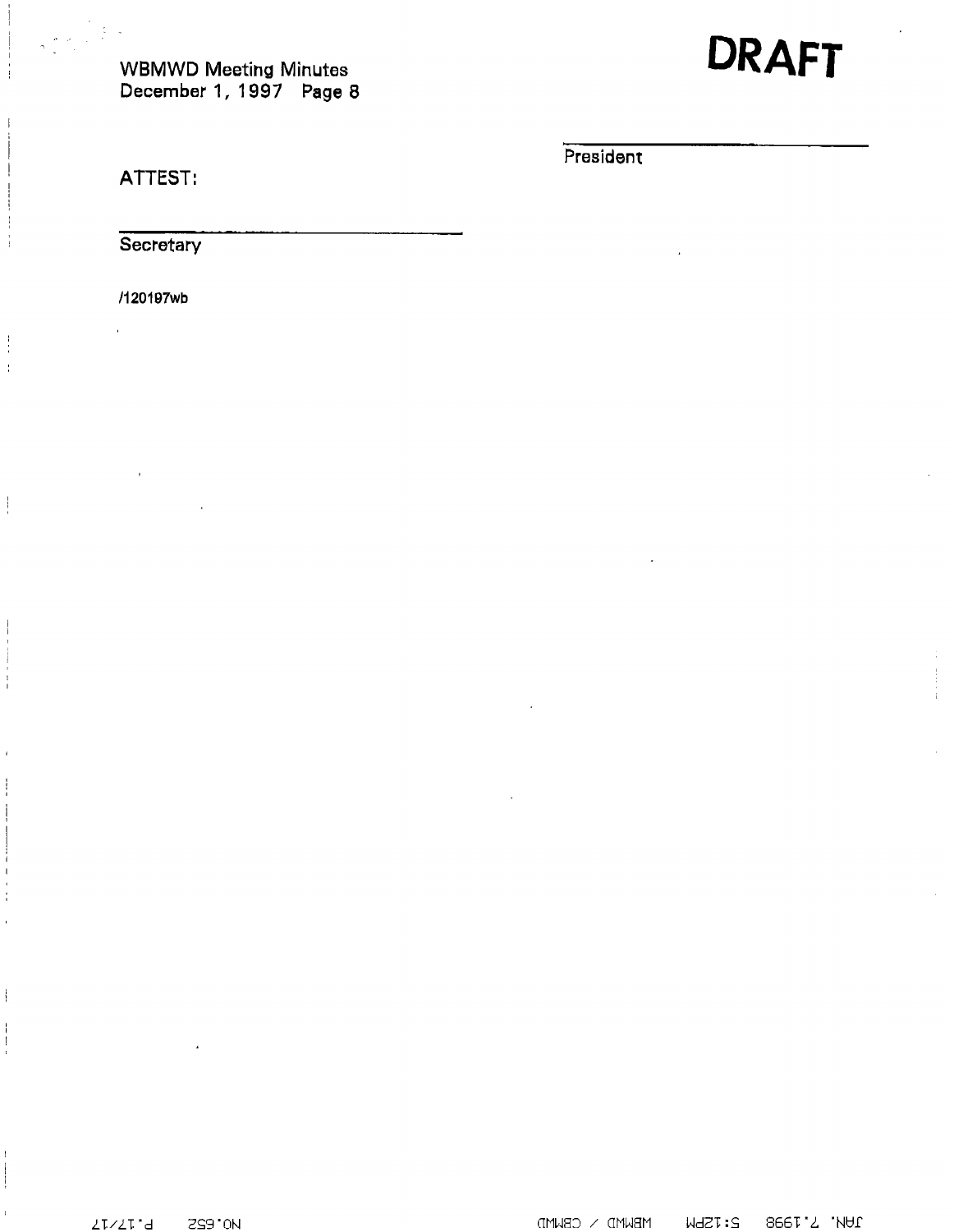### CAROL W. KWAN Biography

Carol Kwan was born in Hong Kong and immigrated to the United States with her family to the South Bay area in 1971. From the age of 15, Carol was involved in running all aspects of her family's restaurant business. Carol went to public schools and earned her BA in Business Administration from California State University, Long Beach

In addition to managing the family business, Carol has run her own successful businesses in the restaurant, entertainment and trading industries. She has recently spent two years in Hong Kong and China where she served as an environmental consultant to the local water authority in Zhong Shan, China. During this period, she helped interpret water reclamation plant plans and consulted on the financial and social feasibility of the project, Her actions enabled many under-represented people to have access to clean, healthy potable water. Carol continues to work in the cities of Zhong Shan and Wuban to address environmental issues in cooperation with local government agencies,

As the first Asian-American and the first female elected to the West Basin Municipal Water District Board of Directors, Carol represents the Cities of Hermosa Beach, Manhattan Beach, Redondo Beach, and Lomita, Carol also serves as Treasurer and Chair of the Finance Committee, which oversees the District's \$62 billion dollars in assets and annual budget of over \$100 million dollars. She serves as a special consultant in the performing arts and is greatly concerned with environmental issues with regards to the water supply situation in Southern California,

f:\users\shared\bio-kwan